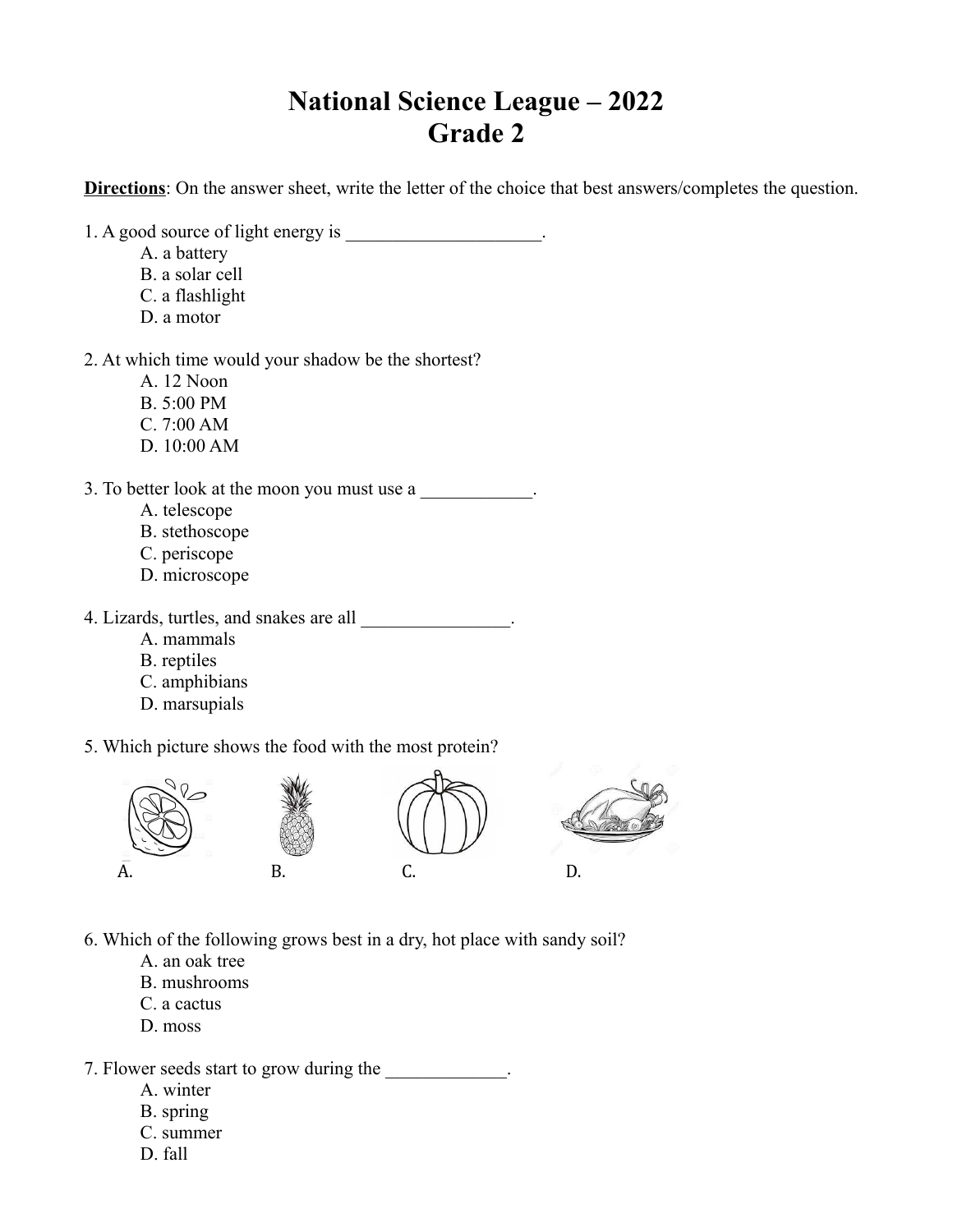- 8. The place where an animal lives is called its  $\cdot$ 
	- A. habitat
	- B. niche
	- C. ecosystem
	- D. biosphere
- 9. Rocks are grouped according to  $\cdot$ .
	- A. their color
	- B. where they are found
	- C. their weight
	- D. how they were formed

10. About what percent of the surface of the Earth is covered by water?

- A. 50%
- B. 70%
- C. 30%
- D. 90%

11. Which picture shows an animal that lived millions of years ago?



- 12. Which part of a plant produces seeds?
	- A. the root
	- B. the stem
	- C. the flower
	- D. the leaf

13. Which picture shows an animal that uses gills to breathe?



- 14. Which of these planets is closes to the sun?
	- A. Mercury
	- B. Venus
	- C. Earth
	- D. Saturn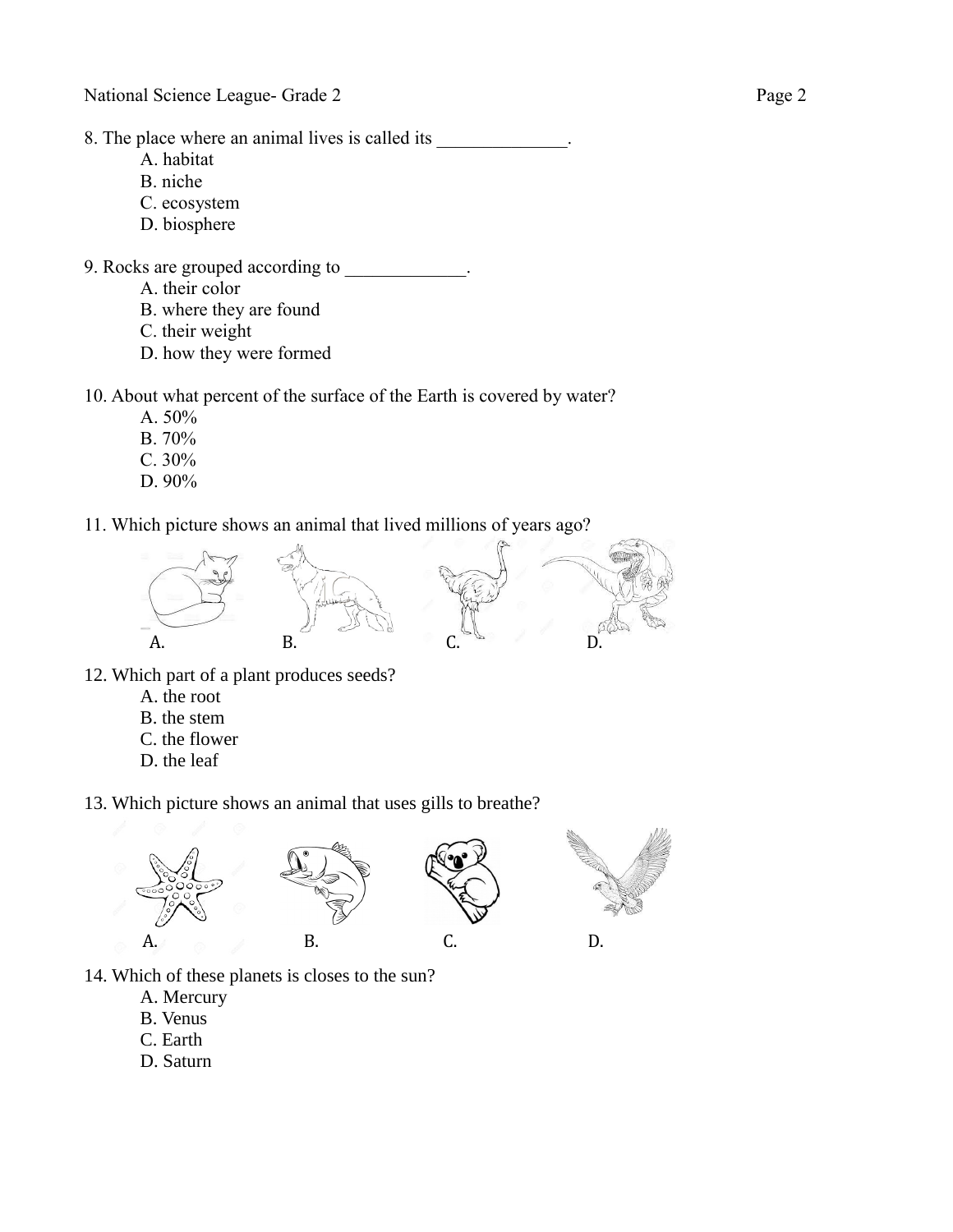15. A door knob is a kind of simple machine called \_\_\_\_\_\_\_\_\_\_\_\_\_\_\_\_\_.

- A. a lever
- B. a pulley
- C. an inclined plane
- D. a wheel and axle

16. Liters are used to measure how \_\_\_\_\_\_\_\_\_\_\_\_\_\_\_.

- A. much soda is in a bottle
- B. much a rock weighs
- C. long a fence is
- D. many seeds are in a package

17. Very hot, liquid rock is found in \_\_\_\_\_\_\_\_\_\_\_\_\_\_.

- A. hurricanes
- B. volcanoes
- C. earthquakes
- D. cyclones

18. Which of these is a picture of the heart and lungs?



19. Which of these pictures shows a food that grows under ground?



20. Which of these is a picture of an animal that hibernates in the winter?



21. A glacier is a large \_\_\_\_\_\_\_\_\_\_\_\_\_\_\_\_\_\_\_\_\_\_\_\_\_\_.

- A. amount of snow covering a mountain
- B. sheet of ice covering a lake
- C. piece of ice floating in the ocean
- D. sheet of ice covering the land